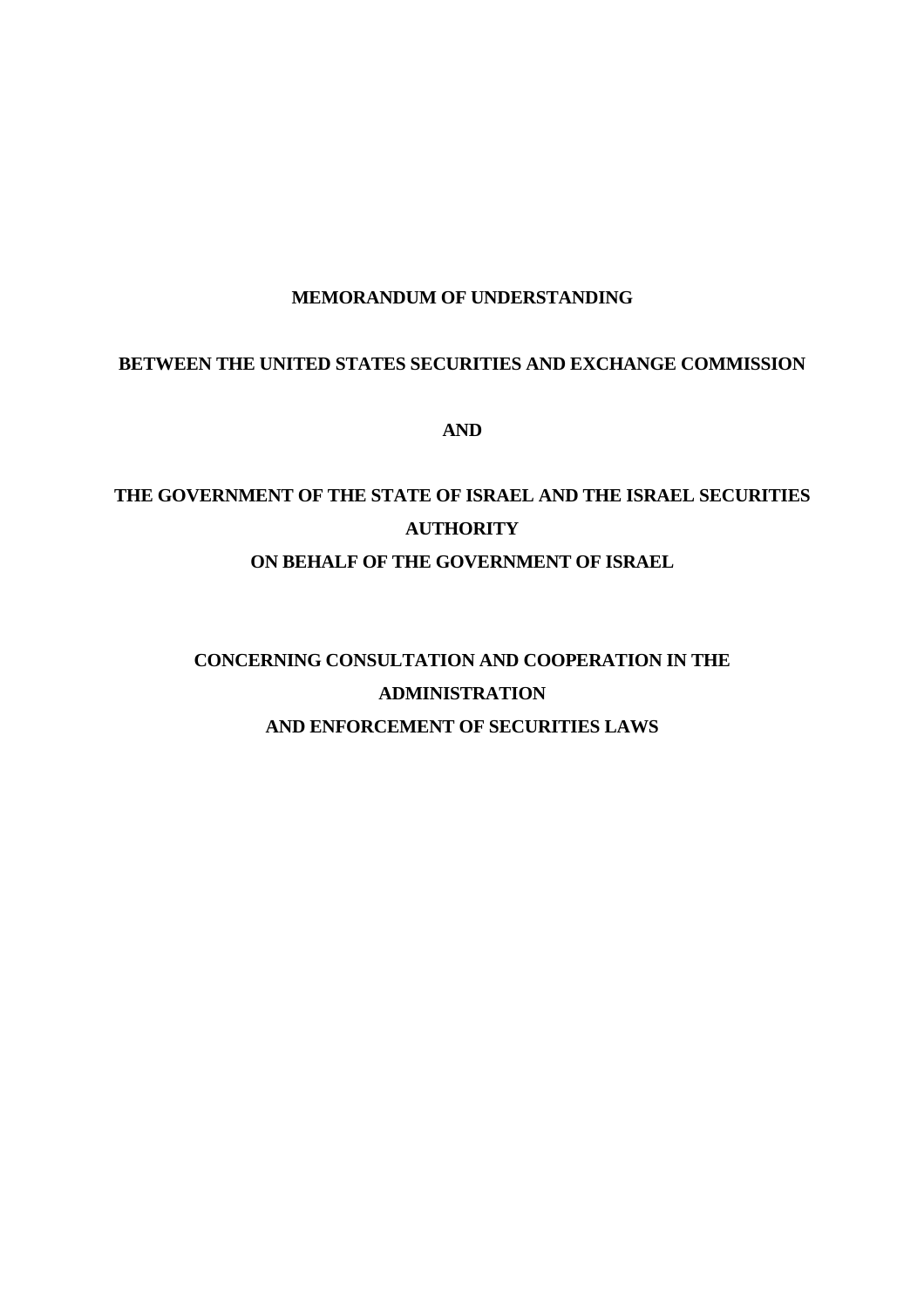The United States Securities and Exchange Commission and the Israel Securities Authority recognize the increasing international activity in securities markets and the corresponding need for mutual cooperation in matters relating to the administration and enforcement of United States and Israeli securities laws.

Given the importance of the expected continued growth in the relationship between the United States and Israeli markets, it is essential to establish a comprehensive framework for enhancing communication about all matters relating to the operation of the securities markets of their respective countries. Cooperation and consultation between the Authorities will create the balance between market oversight and stability, and market development and competition, that is critical to the continued evolution of their domestic markets.

Based on the foregoing, the Government of the State of Israel and the Israel Securities Authority and the United States Securities Exchange Commission and on behalf of the Government of Israel have reached the following understanding with respect to consultations and mutual cooperation as set forth herein.

#### **Article 1**

#### **Definitions**

- 1. For the purposes of this Memorandum of Understanding:
	- (a) "Authority" means:
		- (i) the United States Securities and Exchange Commission ("SEC"); or
		- (ii) the Israel Securities Authority ("ISA").
	- (b) "requested Authority" means an Authority to whom a request under this Memorandum of Understanding is made.
	- (c) "requesting Authority" means an Authority making a request under this Memorandum of Understanding.
	- (d) "person" means a natural person, unincorporated association, partnership, or legal entity, or body corporate.
	- (e) "securities market" means a market, including an over-the-counter market, if any, for shares, bonds, options and other securities, that is recognized, regulated or supervised by the Authorities.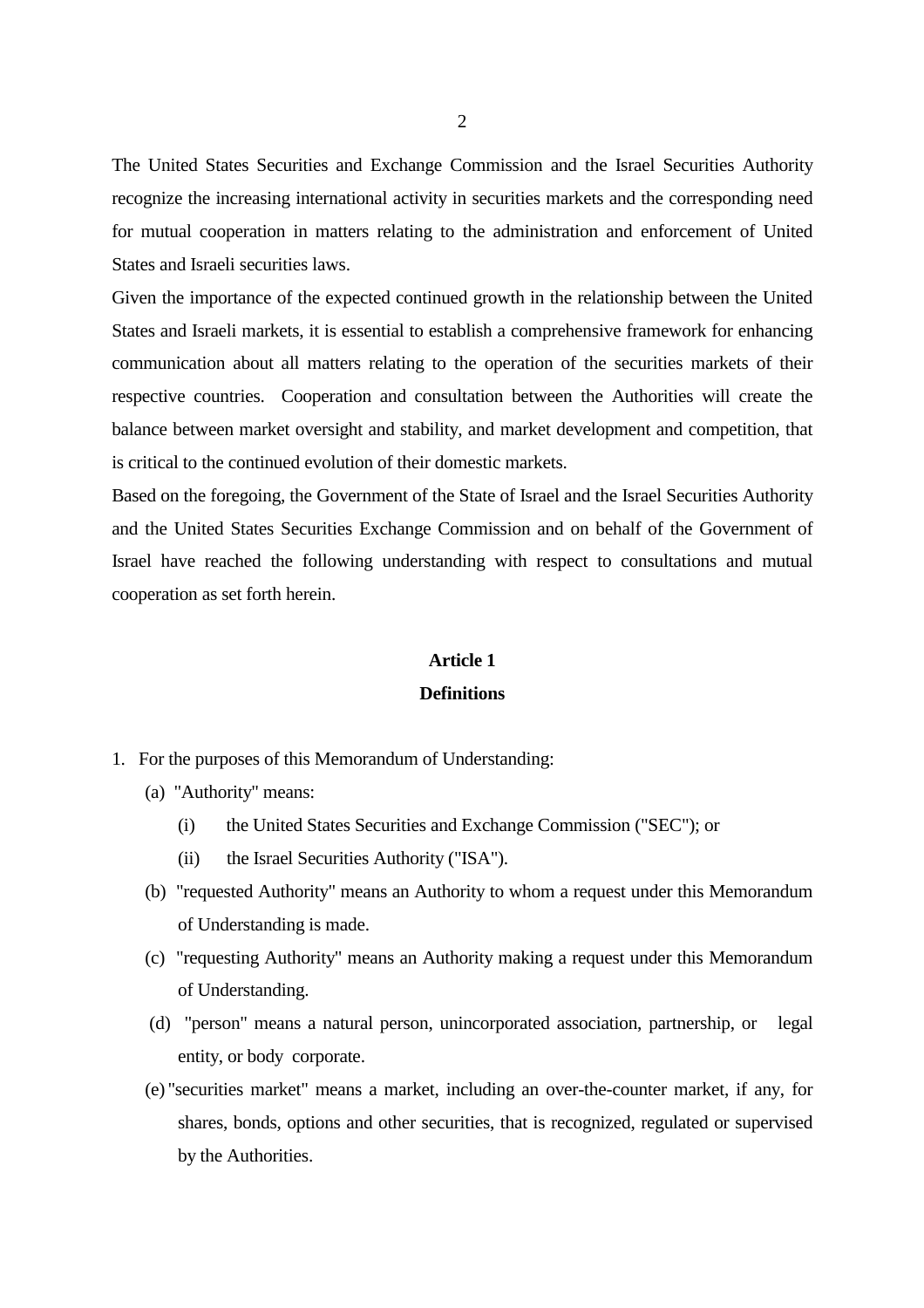- (f) "investment advisory business" means the business of advising others for compensation, either directly or through publications or listings, as to the value of securities or as to the desirability of investing in, purchasing or selling securities, including the business of managing investment portfolios.
- (g)"parties" means
	- (i) the United States Securities and Exchange Commission ("SEC") on one part,
	- (ii) the Government of the State of Israel and the Israel Securities Commission ("ISA") on the other part.
- (h) "laws or regulations" means the laws and regulations, if any, applicable to matters in the jurisdictions of the Authorities concerning:
	- (i) insider trading;
	- (ii) the use by any person of any means, directly or indirectly, in connection with the offer, purchase, or sale of any security:
		- (a) to employ any device, scheme, or artifice to defraud;
		- (b) to make any untrue statement of a material fact or to omit to make a statement of a material fact necessary in order to make a statement made, in light of the circumstances under which it was made, not misleading; or
		- (c) to engage in any act, practice, or course of business which operates or would operate as a fraud or deceit upon any person;
	- (iii) the duties of persons to make accurate disclosures in connection with reporting requirements; and
	- (iv) the duties of persons engaged in an investment advisory business.
- 2. The Authorities will define the terms herein in accordance with the relevant laws of the jurisdiction of the requesting Authority, unless such definition would require the requested Authority to exceed its legal authority or otherwise would be prohibited by the law of the State of the requested Authority. In any case where such definition of a term would require the requested Authority to exceed its legal authority or otherwise would be prohibited by the law of the State of the requested Authority, the Authorities will consult in accordance with Article 9.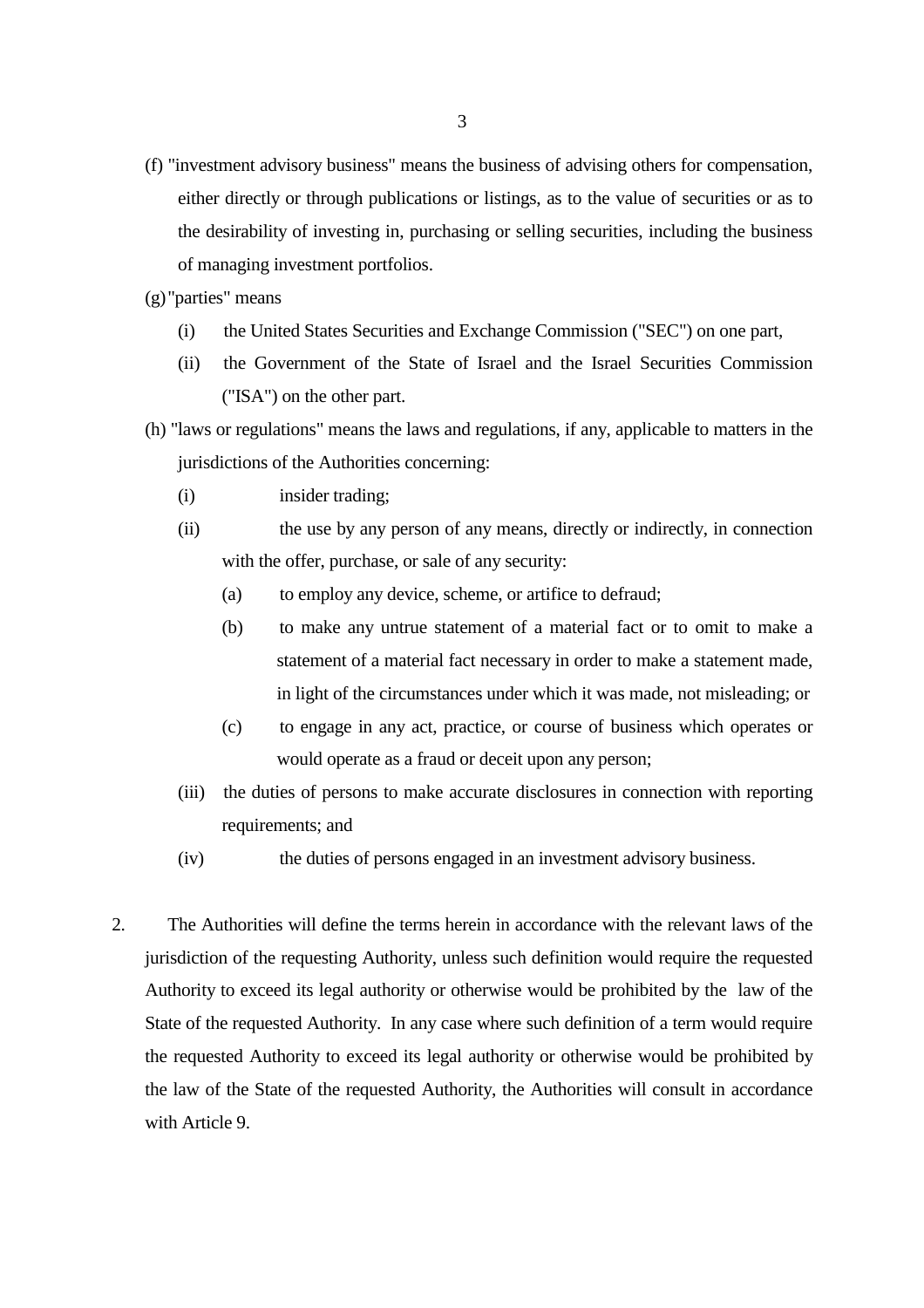#### **Facilitating Cross-Border Activity and Consultations**

- 1. The Authorities recognize the importance of developing and strengthening each of their markets by facilitating cross-border activity. The Authorities intend to use their best efforts to coordinate cross-border offerings of securities by United States and Israeli issuers, and to address issues that may arise during that process.
- 2. The Authorities intend to engage in regular consultations for the purpose of enhancing access to each other's markets by issuers, and protecting investors by ensuring the stability, efficiency, and integrity of the securities markets of the United States and Israel and the administration of United States and Israeli securities laws. Such consultations are intended to facilitate and foster access to each market and to improve the efficiency of the registration and reporting process for multi-jurisdictional issuers; the development and recognition of internationally accepted accounting, auditing and disclosure standards; effective clearance and settlement of securities that are traded on a cross-border basis; and other matters of mutual interest.
- 3. The Authorities intend to review continuously matters relating to the enhancement and facilitation of cross-border activities between the United States and Israeli securities markets and to modify this Memorandum of Understanding as necessary to reflect any new understandings that can be mutually adopted.

#### **Article 3**

#### **Scope of Assistance**

- 1. The Authorities will provide the fullest mutual administrative assistance, as contemplated by this Memorandum of Understanding.
- 2. The SEC has the power to investigate suspected violations of the laws or regulations of the United States, which could result in the initiation of administrative, civil or criminal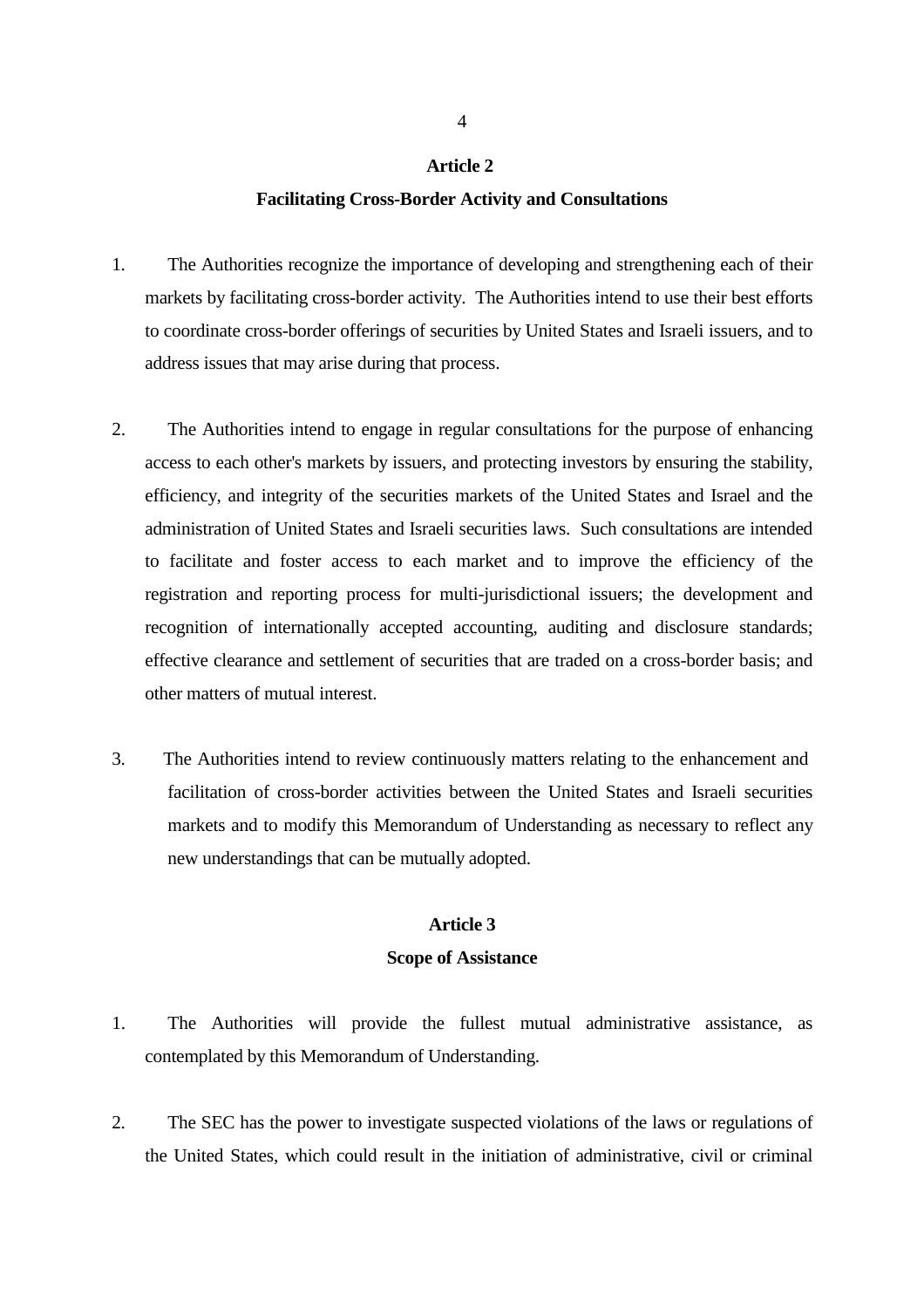proceedings. The ISA has the power to investigate suspected violations of the laws or regulations of Israel, which could result in the initiation of criminal proceedings. Accordingly, the Authorities recognize that where the subject matter of a request for assistance by one Authority under this Memorandum of Understanding concerns a suspected violation of its laws or regulations, as that term is defined herein, the subject matter of that request could be susceptible to being investigated as a criminal violation under the laws or regulations of the requested Authority, if the same facts occurred within the jurisdiction of the requested Authority.

3. Assistance within the scope of paragraphs 1 and 2 of this Article will be provided to facilitate the administration and enforcement of laws or regulations, the conduct of investigations, litigation or prosecution in cases where information located within the jurisdiction of the requested Authority is needed to determine whether, or prove that, the laws or regulations of the requesting Authority may have been violated. Assistance will not be provided where the execution of a request would require the requested Authority to exceed its legal authority or otherwise would be prohibited by the laws of the State of the requested Authority.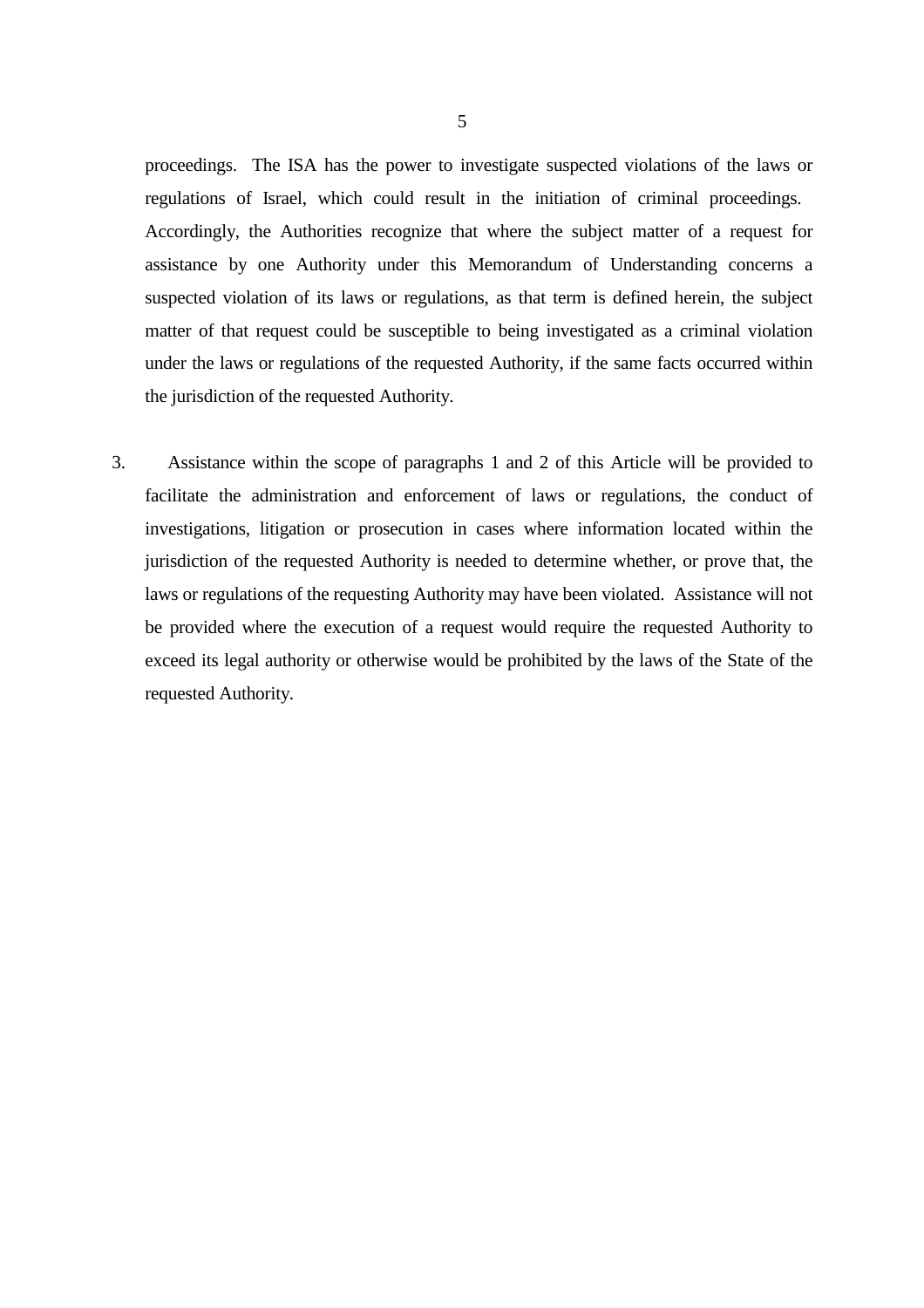- 4. Assistance available under this Memorandum of Understanding includes, but is not limited to:
	- (a) providing access to information in the files of the requested Authority;
	- (b) taking the statements of persons; and
	- (c) obtaining information and documents from persons.
- 5. The Authorities recognize that the ISA does not possess the legal authority to provide the assistance contemplated by this Memorandum of Understanding. The ISA will use all reasonable efforts to recommend for approval to the Knesset, at the earliest possible time, any legislation or authorization necessary to implement this Memorandum of Understanding.

## **General Principles for Providing Assistance**

- 1. This Memorandum of Understanding sets forth a statement of intent of the Authorities to establish a framework for mutual assistance and to facilitate the exchange of information between the Authorities to enforce or secure compliance with the laws or regulations of their respective jurisdictions, as defined herein, and does not impose any legally binding obligations on the Authorities or supersede domestic law.
- 2. All requests for assistance pursuant to this Memorandum of Understanding will be made by, and executed through, the Authorities. The Authorities will communicate directly with each other for the purpose of carrying out the provisions of this Memorandum of Understanding.
- 3. No provision of this Memorandum of Understanding will be construed as conferring the right to ask for, or challenge, the execution of a request for assistance upon any person or Authority other than those designated herein.
- 4. A request for assistance may be denied by the requested Authority: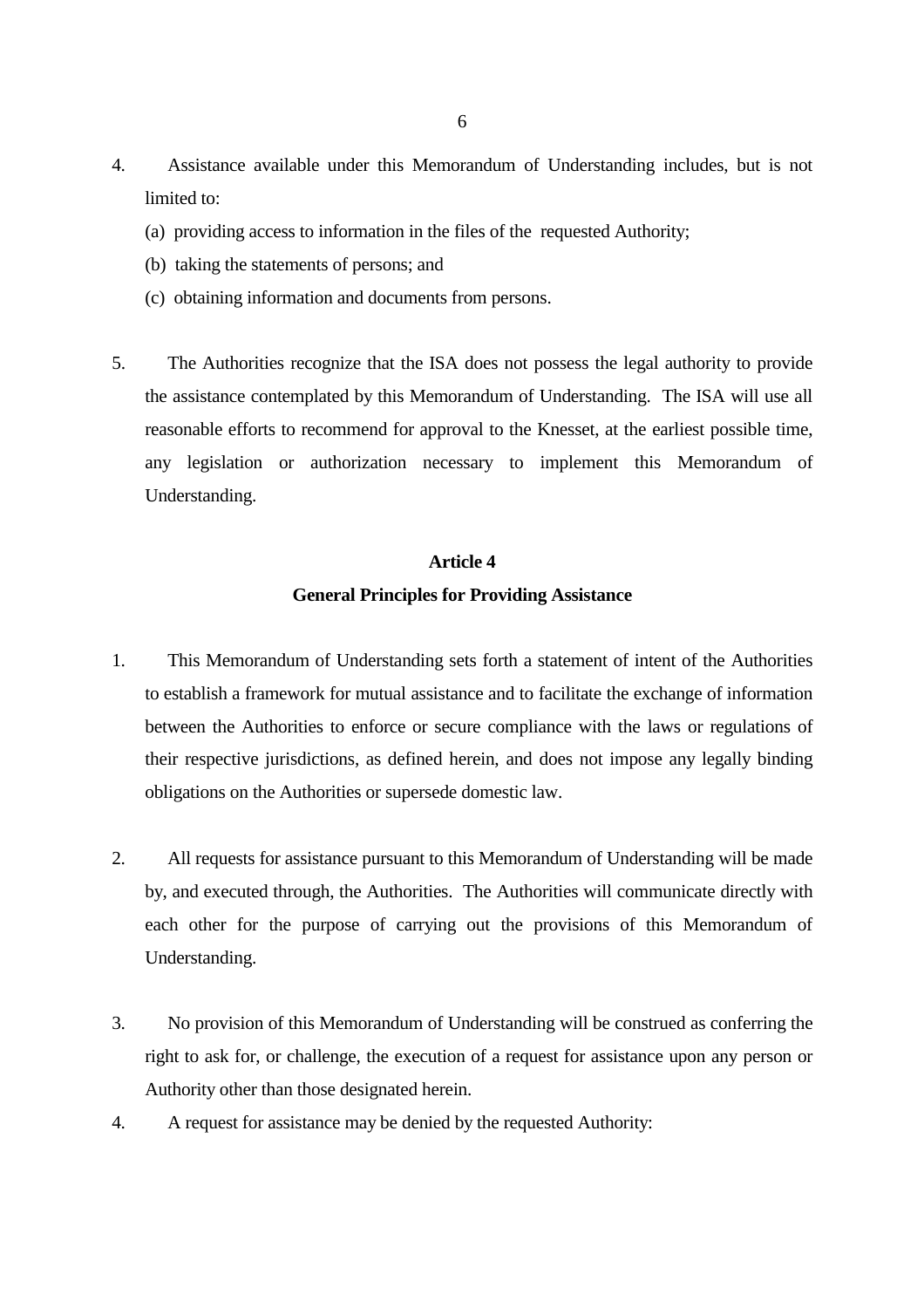- (a) where the request is not in accordance with the provisions set forth in this Memorandum of Understanding;
- (b)on grounds of public interest, as determined in Israel by the Attorney General of the State of Israel, and as determined in the United States by the SEC; or
- (c) where the information requested concerns facts that could constitute alleged violations of the law of the requesting Authority that occurred before the date of the signing of this Memorandum of Understanding.

#### **Requests for Assistance**

- 1. Requests for assistance will be made in writing and addressed to the requested Authority's contact officer listed in Appendix A. A copy of the written request will also be provided to the contact officer of the criminal authority of the State of the requested Authority, listed in Appendix A.
- 2. Requests will specify:
	- (a) a general description of both the matter that is the subject of the request and the purpose for which the assistance or information is sought;
	- (b)a general description of the assistance, documents, information and statements of persons sought by the requesting Authority;
	- (c) the persons believed by the requesting Authority to possess the information sought, and their connection to the investigation or the places where such information may be obtained, if the requesting Authority is knowledgeable thereof;
	- (d) the legal provisions pertaining to the matter that is the subject of the request; and,
	- (e) the desired time period for the reply.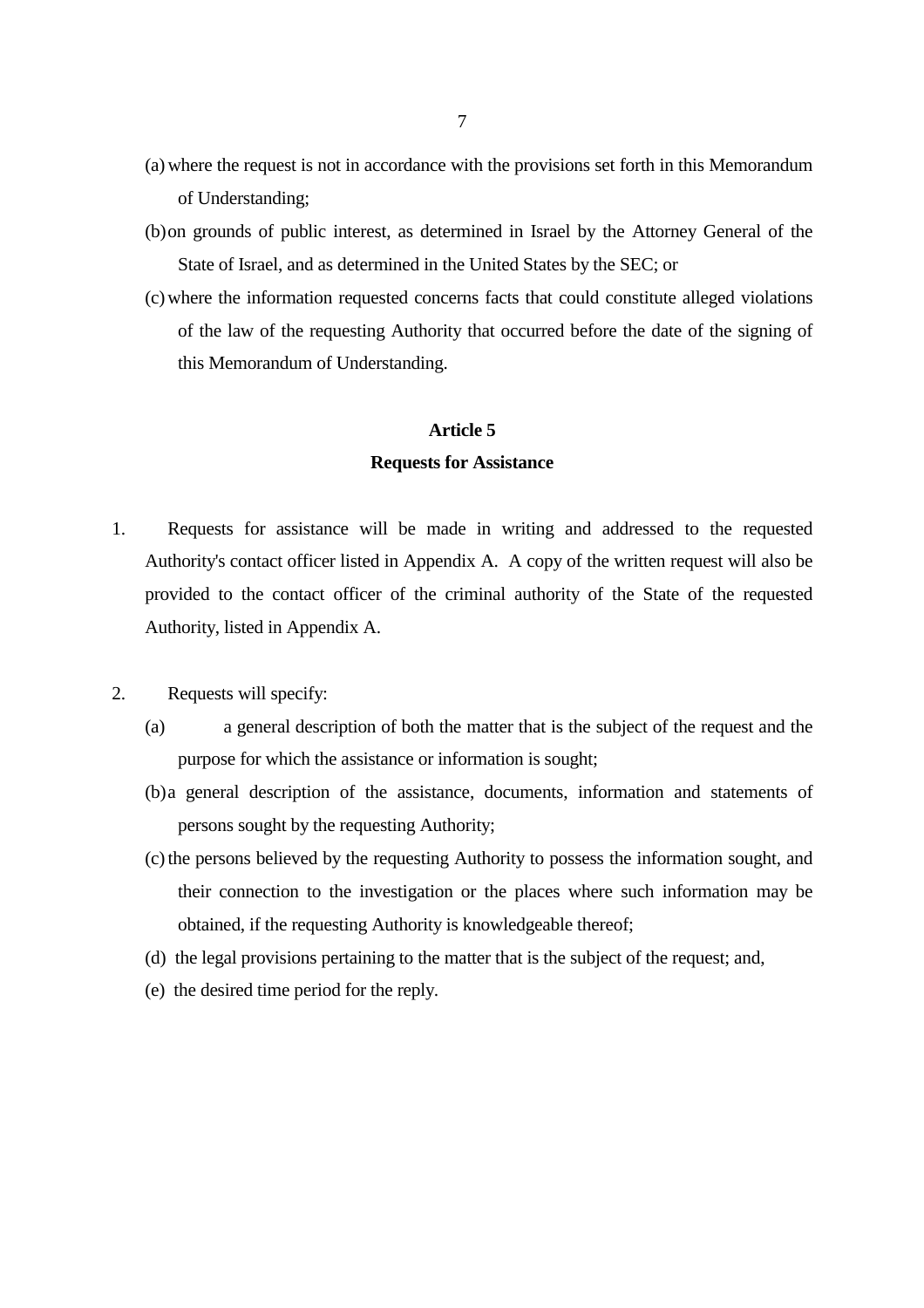#### **Execution of Requests**

- 1, Access to information held in the files of the requested Authority will be provided upon request of the requesting Authority within a reasonable period of time.
- 2. In making a request for assistance, the requesting Authority may designate the persons whose statements it wishes to be taken.
- 3. When requested by the requesting Authority, the statements of persons involved, directly or indirectly, in the activities underlying the request, or holding information that may assist in carrying out the request, will be taken, and the production of other evidence will be required by the requested Authority or any other person that it designates.
- 4. Upon request by the requesting Authority, copies of original documents will be provided in a form that certifies their authenticity under the laws of the jurisdiction of the requested Authority.
- 5. The statements of persons, if requested, will be taken in the same manner and to the same extent as in investigations or other proceedings in the jurisdiction of the requested Authority.

When requested by the requesting Authority, however, statements will be taken under circumstances where a knowingly false statement could subject the declarant to criminal penalties. Upon request, and to the extent permitted by the laws of the jurisdiction of the requested Authority, a transcript of the statements will be made.

6. To the extent a witness, other than a government official, consents, a representative of the requesting Authority may attend the taking of statements, prescribe specific questions to be asked of the witness, and otherwise consult with the representatives of the requested Authority. If and when a witness objects to the presence of such a representative of the requesting Authority, such representative may not attend the taking of such statements, but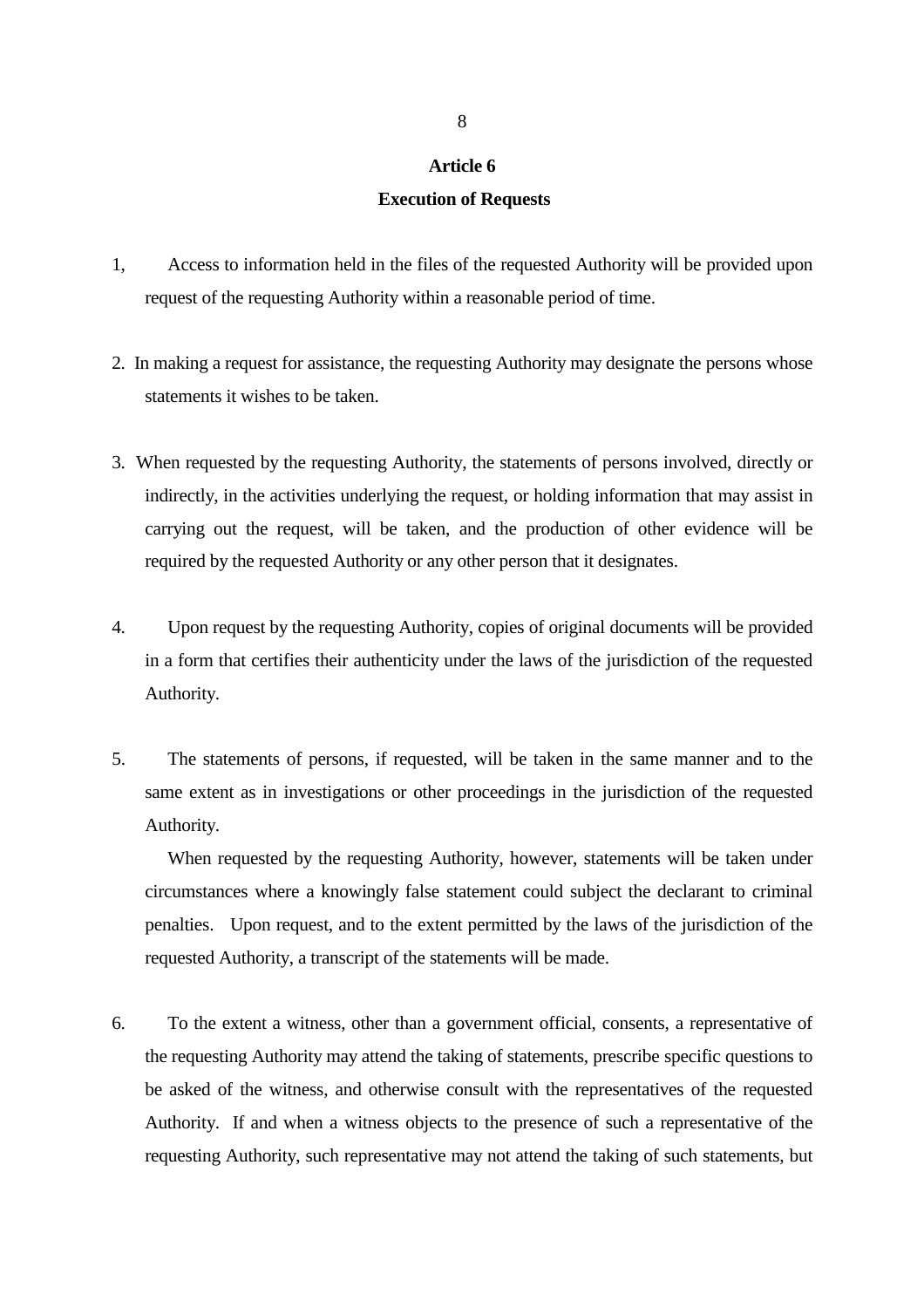may prescribe specific questions to be asked of the witness and be available for consultations. To the extent that the Governments of the United States of America and The State of Israel agree to a procedure that expands the opportunity for a representative of a foreign state to participate in taking the statement of a witness, the procedure provided for by that agreement will be considered to expand and modify this paragraph.

7. Notwithstanding any other provision of this Memorandum of Understanding, any person giving statements or providing information or documents as a result of a request made under this Memorandum of Understanding will be entitled to all the rights and protections of the laws of the jurisdiction of the requested Authority. Assertions regarding other rights and privileges arising exclusively pursuant to the laws of the jurisdiction of the requesting Authority will be preserved for consideration by the courts in the jurisdiction of the requesting Authority.

#### **Article 7**

### **Confidentiality of Requests**

- 1. Except for disclosures in accordance with Article 8, disclosures pursuant to a court order, and by agreement between the Governments of the United States of America and the State of Israel, and disclosures that are absolutely necessary to carry out the request:
	- (a) each Authority will keep confidential requests made under this Memorandum of Understanding, the contents of such requests, and any other matters arising during the operation of this Memorandum of Understanding, including consultations between the Authorities; and
	- (b) the requesting Authority will keep confidential any information received pursuant to this Memorandum of Understanding.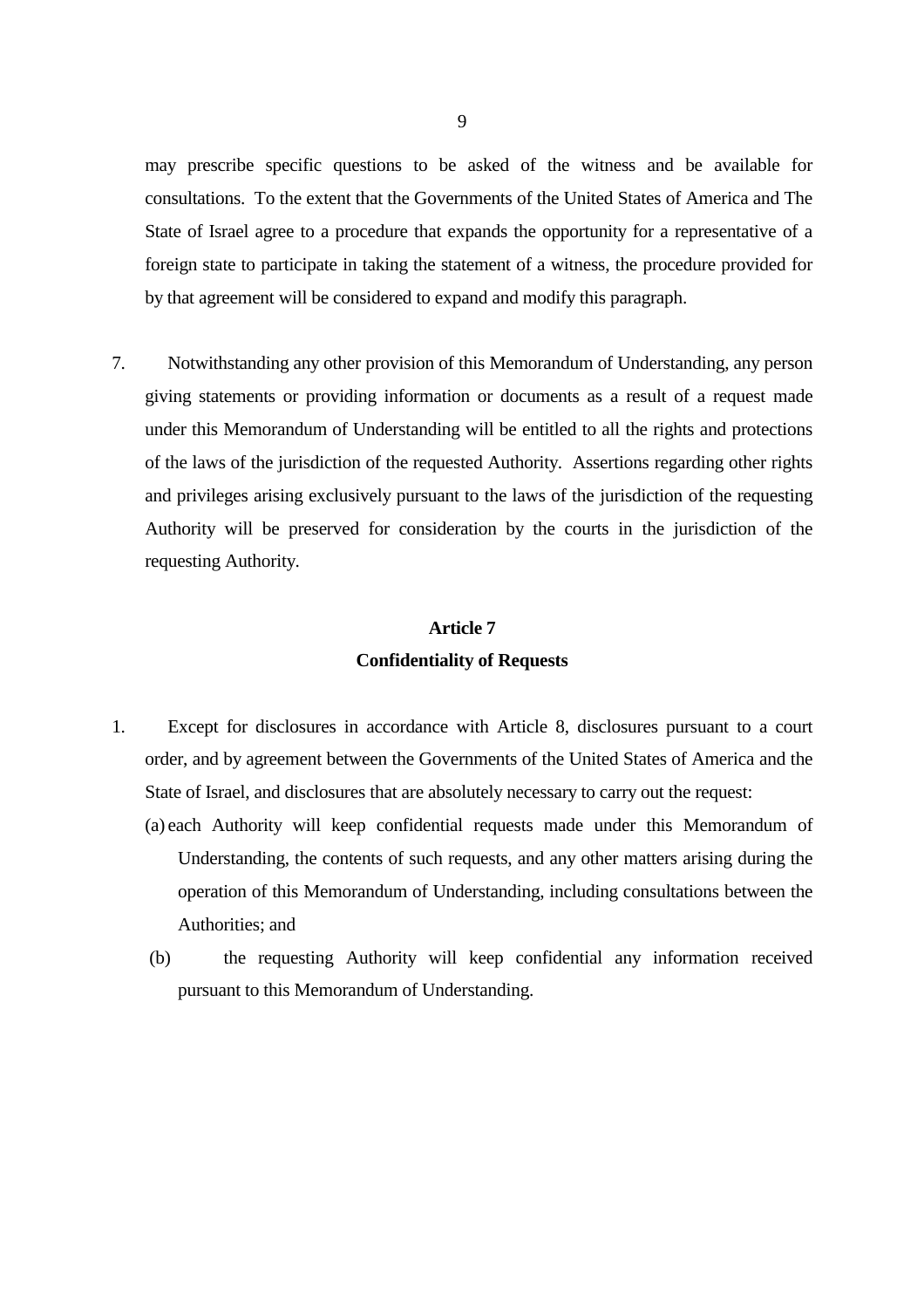- 2. To ensure confidentiality of any information provided by a requested Authority in response to a request under this Memorandum of Understanding, where appropriate, the requested Authority will in good faith determine and represent that disclosure of the information would violate its country's laws.
- 3. The requesting Authority, to the extent permitted by law, will notify the requested Authority of any demand for information received pursuant to the Memorandum of Understanding prior to complying with the demand, and will assert such appropriate legal exemptions or privileges with respect to such information as may be available. Such demand for information will be complied with in accordance with paragraph (1).
- 4. When a requesting Authority has terminated the matter for which assistance has been requested under this Memorandum of Understanding, upon the request of the requested Authority, the requesting Authority will return to the requested Authority all documents provided.

## **Article 8 Permissible Use of Information**

- 1. The requesting Authority may use the information received from the requested Authority solely:
	- (a) for the purposes stated in the request with respect to ensuring compliance with or enforcement of the laws or regulations of the requesting Authority, including the laws or regulations specified in the request;
	- (b)for purposes within the general framework of the use stated in the request, including referral to the Justice Department of the United States of America or the Ministry of Justice of the State of Israel for assisting in a criminal prosecution for a violation of laws or regulations, including any general criminal charge related thereto (e.g., mail and wire fraud, perjury, false statements or obstruction of justice), or conducting a civil enforcement proceeding relating thereto by the SEC or ISA, or conducting an administrative enforcement proceeding by the SEC;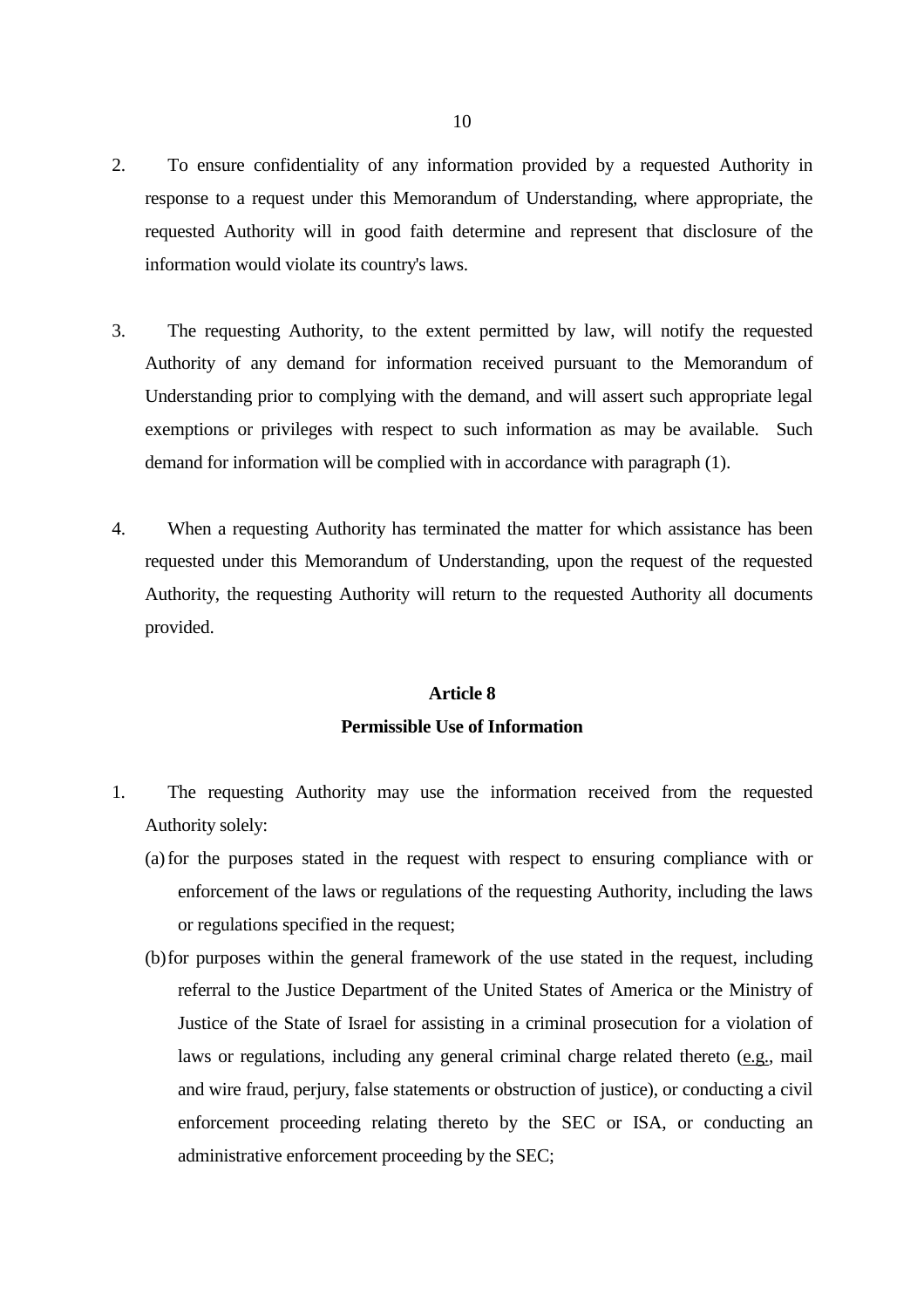(c) in responding to requests for information from the national legislature; or

- (d)pursuant to a diplomatic note to be exchanged between the Government of Israel and the Government of the United States of America.
- 2. The requesting Authority will, to the fullest extent possible, notify the requested Authority by letter of a request pursuant to paragraph 1(c) of this Article.

# **Article 9 Consultations Regarding Mutual Assistance Pursuant to this Memorandum of Understanding**

- 1. The Authorities will engage in consultations with respect to this Memorandum of Understanding with a view to improving its operation and resolving any matters that may arise. In particular, the Authorities will consult upon request in the event of a change in market or business conditions, matters regarding the administration of the securities markets of the United States and Israel, or in the legislation governing the matters set forth in paragraph 1(h) of Article 1, or any other circumstance that makes it necessary or appropriate to amend or extend this Memorandum of Understanding in order to achieve its purposes.
- 2. The Authorities may agree on such practical measures as may be necessary to facilitate the implementation of this Memorandum of Understanding.
- 3. Any of the conditions of this Memorandum of Understanding may be amended, relaxed or waived by mutual agreement of the parties.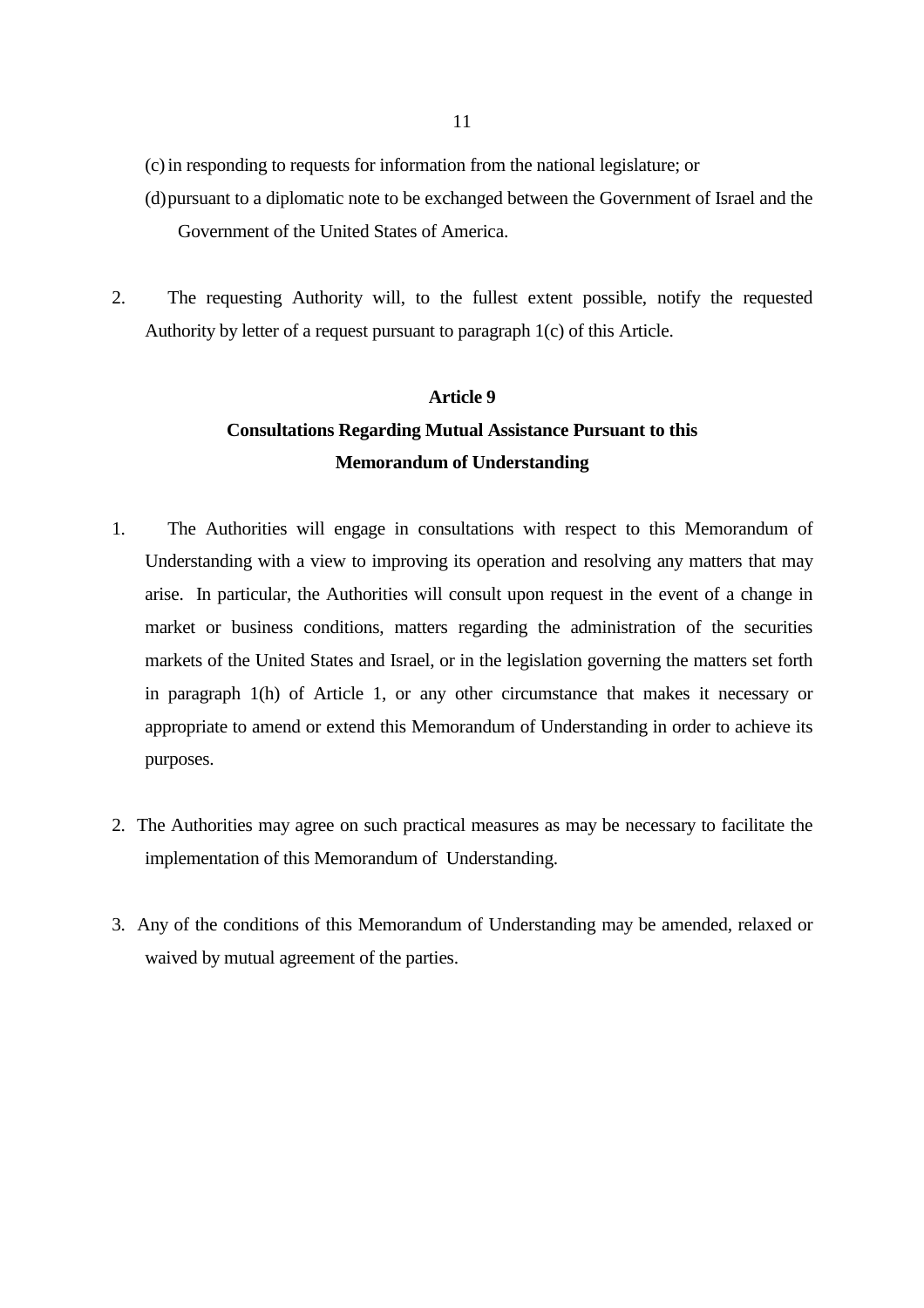#### **Costs of Investigation**

If it appears that responding to a request for assistance under this Memorandum of Understanding will involve substantial costs being incurred by the requested Authority, the requested Authority and the requesting Authority will establish a cost sharing arrangement before continuing to respond to such request for assistance.

## **Article 11 Entry Into Effect**

Each Authority will notify the other Authority when domestic legislation and other measures that are necessary to implement the provisions of this Memorandum of Understanding have been adopted. This Memorandum of Understanding will become effective immediately upon exchange of such letters of notification by the Authorities.

Until the effective date of this Memorandum of Understanding, the Authorities will adhere to its spirit in so far as is permissible by law.

#### **Article 12**

#### **Termination**

This Memorandum of Understanding may be terminated by the parties giving 30 days notice to the other Authority and/or party as the case may be that this Memorandum of Understanding is no longer in effect. If any party gives such notice, this Memorandum of Understanding will continue to have effect with respect to all requests for assistance that are made before the effective date of notification.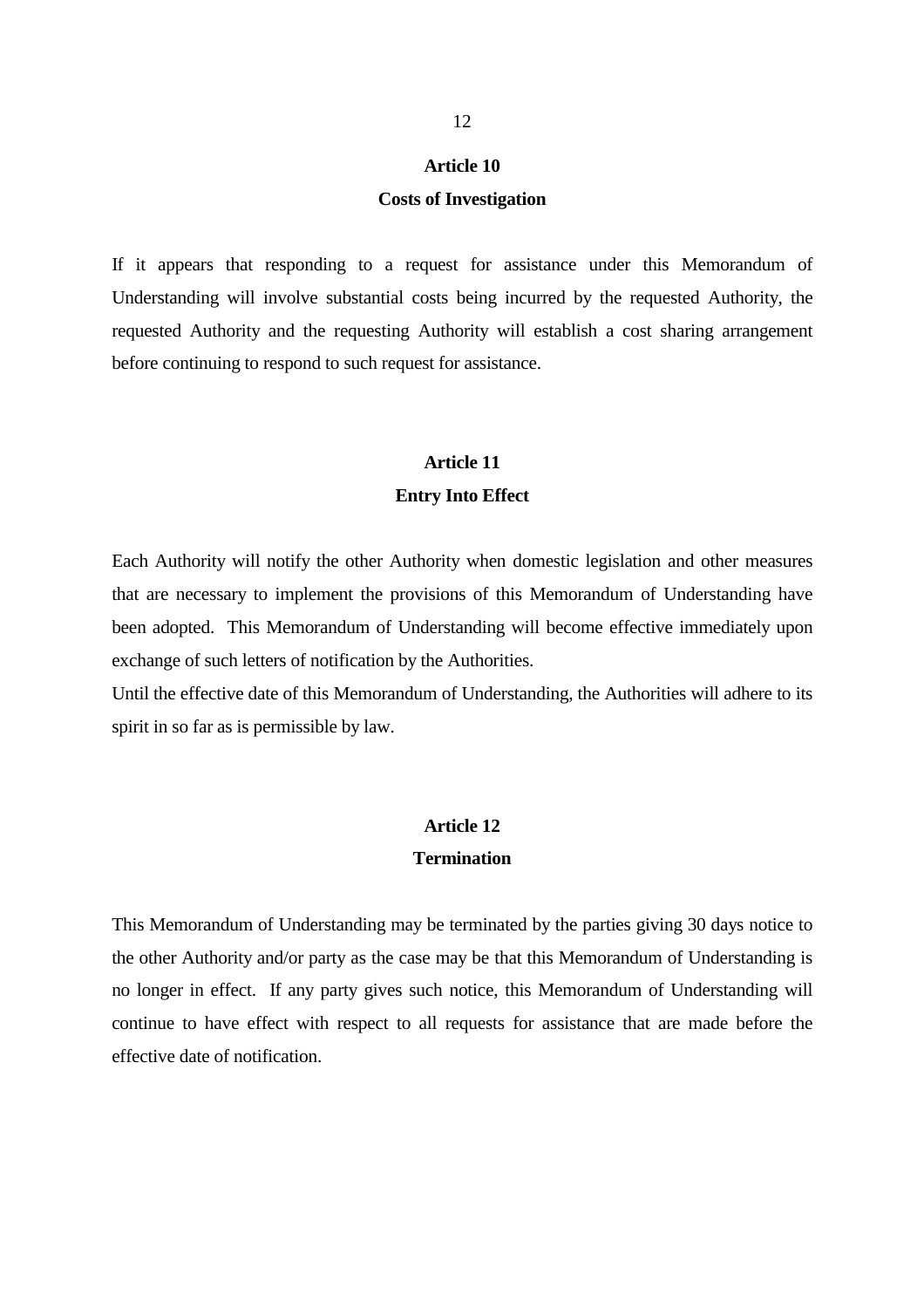Done at \_\_\_\_\_\_\_\_\_\_\_\_\_\_ on this \_\_\_\_\_\_ day of February, 1996, which corresponds to the \_\_\_\_ day of \_\_\_\_\_\_, 5756, in the English and Hebrew languages, both texts being equally authentic.

FOR THE UNITED STATES SECURITIES FOR THE GOVERNMENT OF THE STATE AND EXCHANGE COMMISSION OF ISRAEL AND THE ISRAEL SECURITIES AUTHORITY ON BEHALF OF THE GOVERNMENT OF THE STATE OF ISRAEL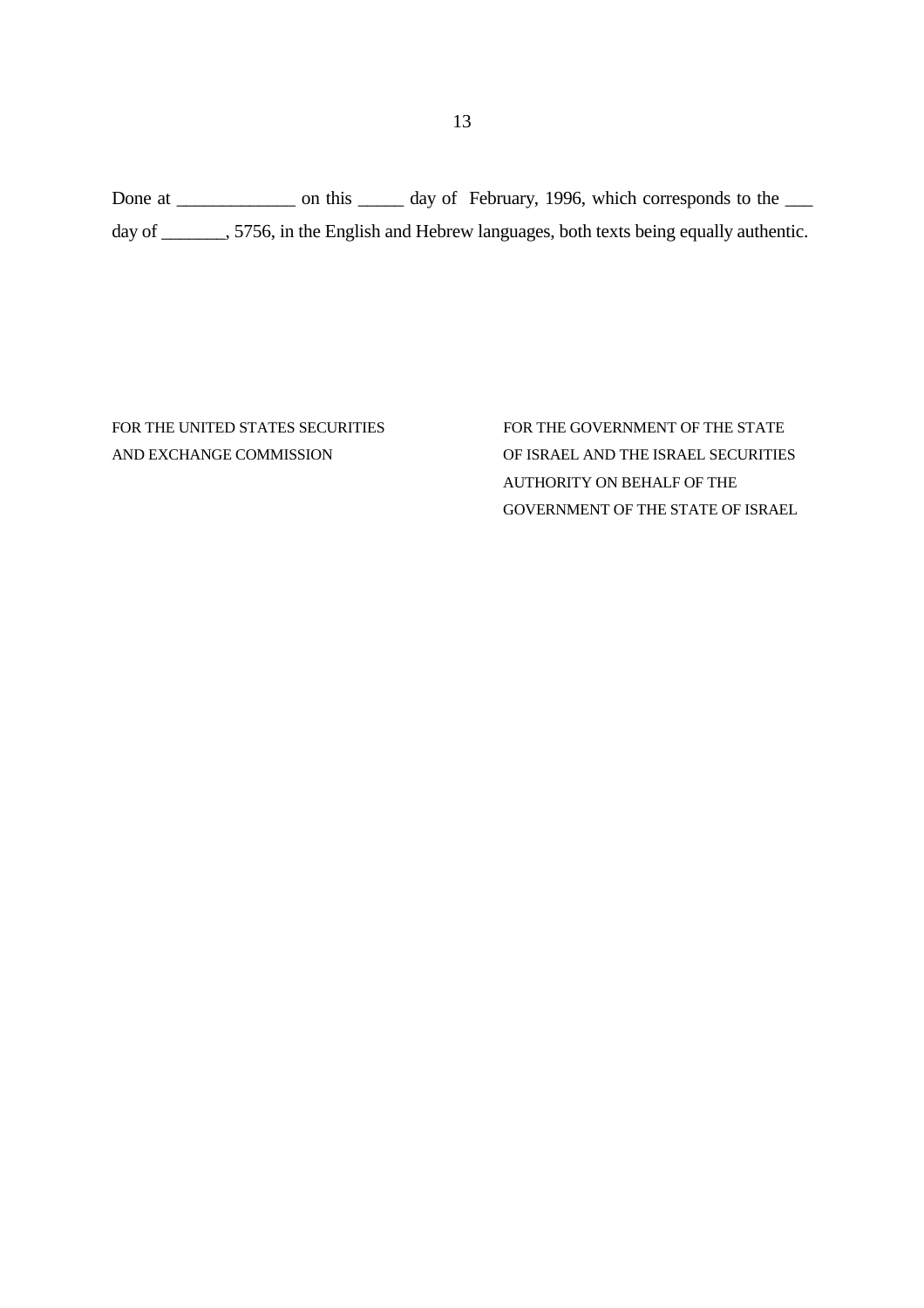### **APPENDIX A**

#### **CONTACT OFFICERS**

United States Securities and Exchange Commission 450 5th Street N.W. Washington, D.C. 20549 Attention: Director, Office of International Affairs

Tel.: (202) 942-2770 FAX: (202) 942-9524

Israel Securities Authority 3 Kanfe Nesharim Street Jerusalem 95461 Attention: Director, Division of Enforcement

Tel.: 011-972-2-631-4011 FAX: 011-972-2-651-3939

Ministry of Justice P.O. Box 1087 Jerusalem 91010 Attention: Office of the State Attorney